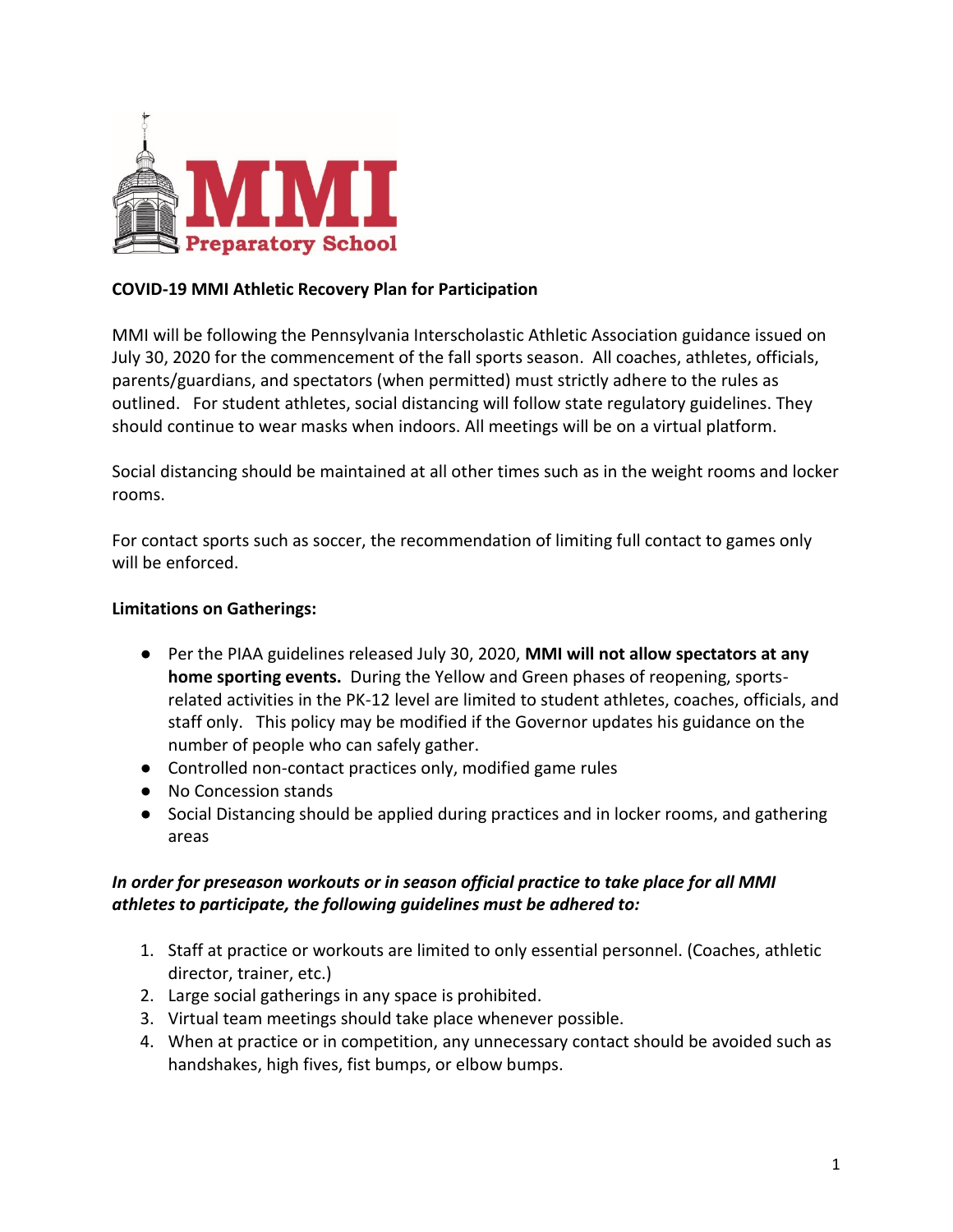- 5. In all common areas, seating should be spaced six feet apart. Large social gatherings in any space should be discouraged.
- 6. Student athletes should sit every other seat on a bench. They should consciously stand six feet apart when not participating in a drill or activity that requires closer contact.
- 7. All equipment should be cleaned between each individual use.
- 8. Athletes should not share gear and instead use their own personal equipment. **\*\*Keep in mind\*\* (until directed otherwise)** For volleyball and tennis where there is no way to prevent the sharing of a ball by multiple people, the CDC recommendation of assigning groups prior to the start of practice for its duration will prevail. No mixing of groups will be permissible for that practice.
- 9. Each athlete should have his/her own personal defined hydration container that is never to be shared.

Water coolers are not to be used at the outdoor practices/events and will not be provided by the athletic trainer until Phase 4 begins. (5 weeks after the official start of the fall season) Hand sanitizer will be made available throughout the facility for use before, during, and after workouts.

10. Until further instruction by the PIAA, the CDC and/or the Governor's office of the State of Pennsylvania, student athletes, coaches, and staff are strongly encouraged to use masks when in all indoor spaces. This is inclusive of the athletic training rooms and weight rooms.

The garment should cover both the nose and mouth and allow for continued unlabored breathing. At all times, all coaches and staff are encouraged to be masked 100% of the time. (until further instructed) A strong recommendation is for frequent handwashing and avoidance of touching the face.

- 11. Pre-participation exams prepared on PIAA medical forms are due to the coach on the first day of official practice. Without exception, anyone not turning them on that date (August 17) will be forbidden to participate until the forms are completed in full and turned in.
- 12. Pre-participation exams prepared on PIAA medical forms are due to the coach on the first day of official practice. Without exception, anyone not turning them on that date (August 17) will be forbidden to participate until the forms are completed in full and turned in.
- 13. Conducted by the trainer, student athletes, coaches, and staff should be screened daily with no-touch temperature checks.

A positive screen that would warrant further investigation would be a temperature greater than 100.4º F or a "yes" response to any of these three questions: **(1) Do you have a new onset cough or shortness of breath? (2) Have you had a fever or felt febrile? (3) Have you had known exposure to a COVID-19-positive individual?**

- 14. Should an individual athlete become ill during any of the above periods, they should be immediately removed from the group, masked if not already, and isolated in their individual space. The parent or guardian should be notified right away. Testing for COVID-19 should be done. If testing is positive, contact tracing should be initiated.
- 15. All ill athletes will be held from participation no matter the circumstance.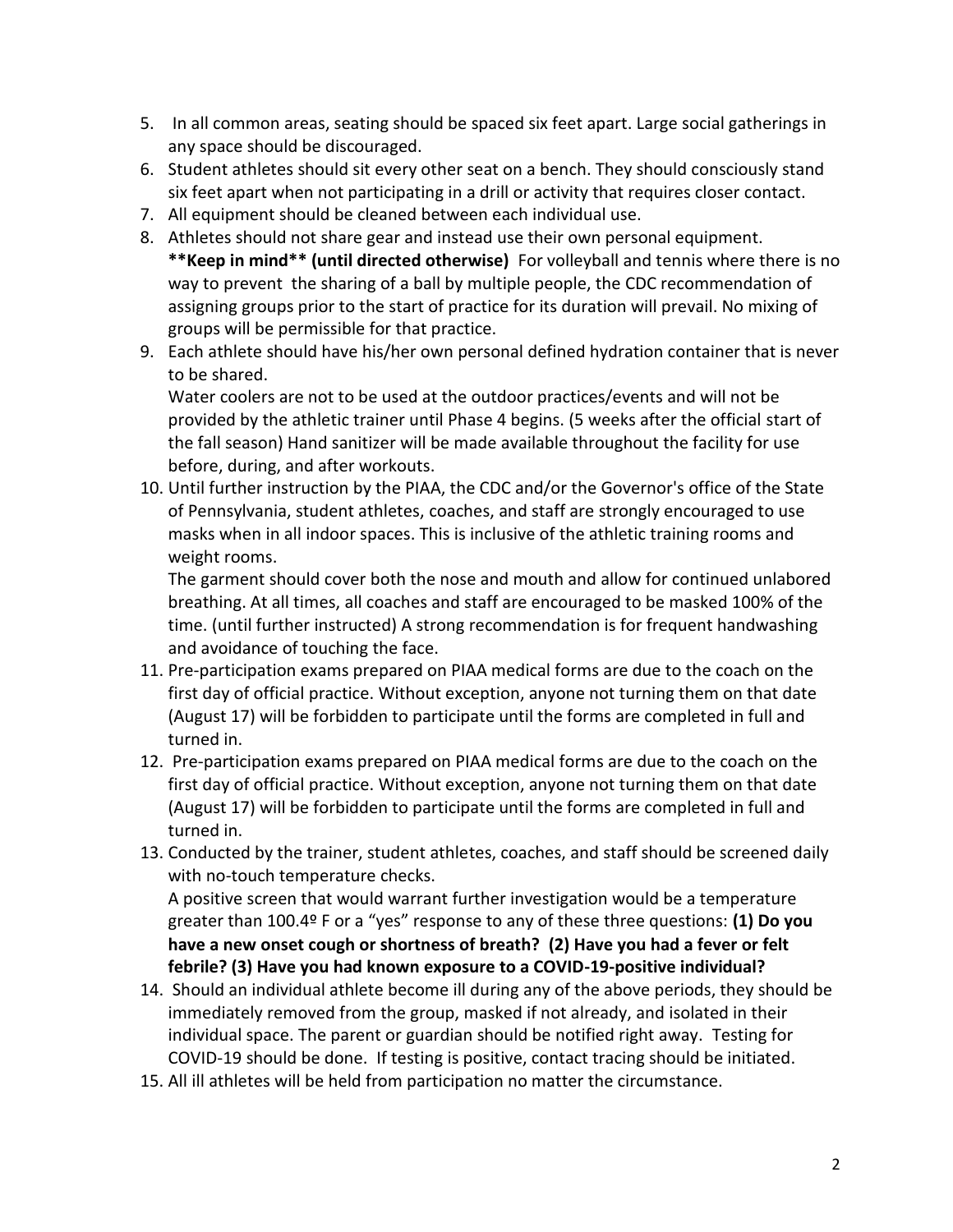- 16. Students who test positive for COVID-19 may return to social interaction 24 hours after resolution of symptoms, including but not limited to: fever (without the use of fever reducing medications), cough, shortness of breath, AND at least 10 days have passed since symptoms first appeared according to CDC guidelines. The student should provide a written release for return to activity from their medical provider before allowing continued participation.
- 17. When on a bus, social distancing is needed with no two athletes sitting in the seats next to each other. (until further directed)

 18. Preparations should be made for limited stops to and from competitions. (Such as meals)

Below are the classifications of sport as they pertain to risk as outlined by the state of Pennsylvania, the PIAA, and the Department of Education. Taken into account are the phases outlined for social distancing set up by the state.

# **CLASSIFICATION OF SPORTS**

*High Risk:* Sports that involve close, sustained contact between participants, lack of significant protective barriers, and high probability that respiratory particles will be transmitted between participants. Examples: football, wrestling, cheerleading (stunts), dance

*Moderate Risk:* Sports that involve close, sustained contact, but with protective equipment in place that may reduce the likelihood of respiratory particle transmission between participants OR intermittent close contact OR group sports that use equipment that cannot be cleaned between participants. Examples: basketball, volleyball, baseball, softball, soccer, ice hockey, tennis, pole vault, high jump, long jump, 7 on 7 football

*Low Risk:* Sports that can be done with social distancing or individually with no sharing of equipment or the ability to clean the equipment between uses by competitors. Examples: running events, cross country, throwing events, swimming, golf, weightlifting, sideline cheer. \*\* High/Moderate Risk Sports may move to a Low risk category with non-contact modifications.

## **Specific Team Guidance From the PIAA (July 30, 2020)**

## *CROSS COUNTRY RULE CONSIDERATIONS:*

#### *The NFHS has determined that CROSS COUNTRY is a lower risk sport (sports that can be done with social distancing or individually with no sharing of equipment or the ability to clean the equipment between use by competitors).*

Schools are encouraged to comply with NFHS Rule 8-5, that events contested with 4 or fewer teams be limited to a maximum of 12 participants from each team.

Cross country meets should consider using staggered, wave or interval starts.

## *Possible Rule Modifications:*

● Consider widening the course to at least 6 feet at its narrowest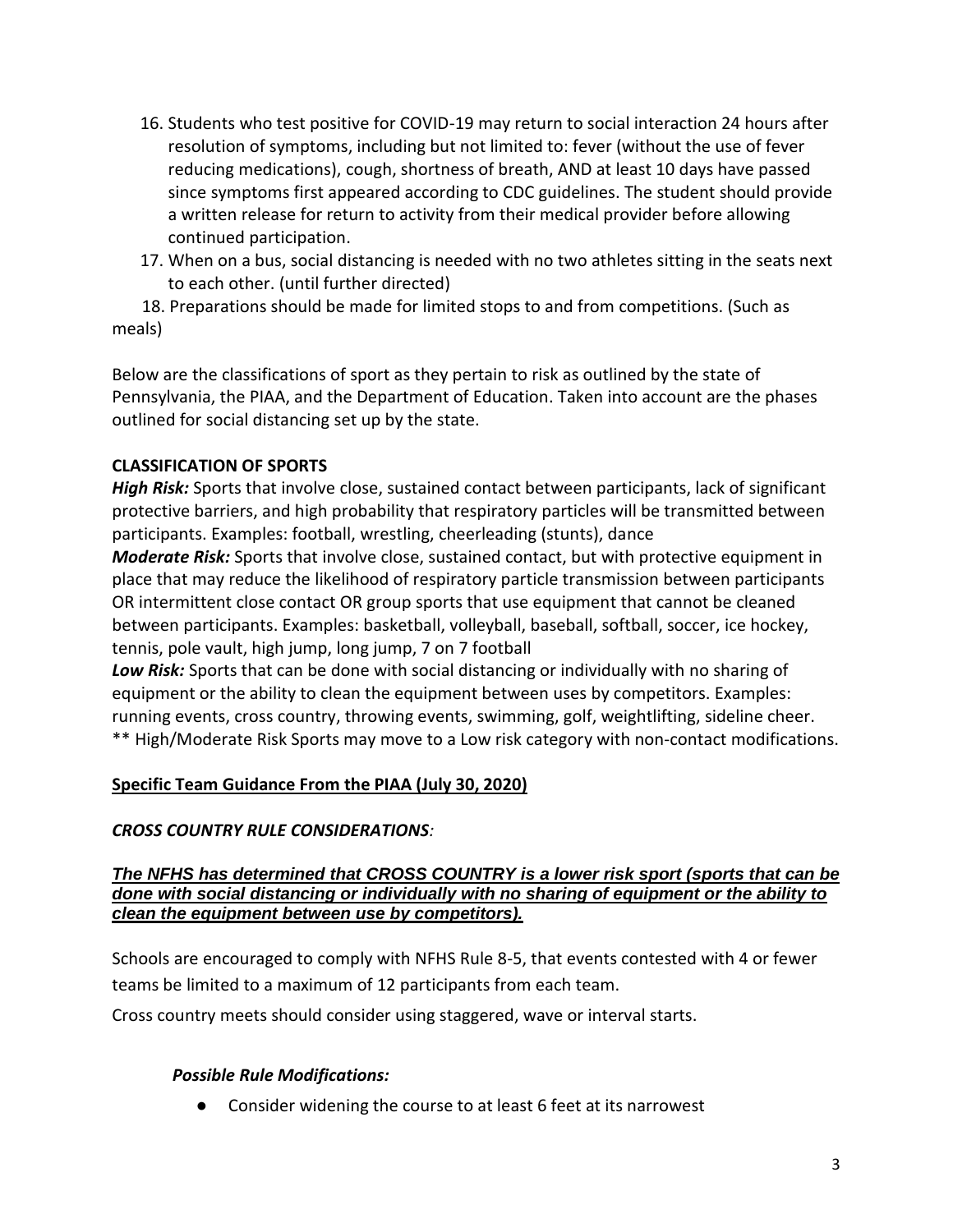point.

- Consider using finish corrals and FAT timing for larger meets as easier to distance at finish.
- If no FAT timing system is available, consider alternative means of finish place and time to reduce congestion at finish line. If sticks are used for determining place, disposable sticks are recommended by race.
- Consider using image-based equipment at the finish line to assist with picking places and reducing congestion.

# *PRE AND POST RACE CEREMONY:*

# **Pre and Post Race Ceremony:**

- Establish cross country specific social distancing meet protocols including the elimination of handshakes before and after the race. o The use of team tents on site is discouraged.
- Teams are expected to provide individual water for their athletes and discourage the use of water stations and open cups.

# *CONSIDERATION FOR CROSS COUNTRY OFFICIALS:*

# **Please review the General Considerations for Officials.**

- Follow social distancing guidelines:
- Pre and Post Meet conferences.
- Clerking at the start line.
- Tabulations and posting of results.
- Consider using electronic whistles.

## **Return to Competition: General Considerations for Golf**

**The NFHS has determined that GOLF is a lower risk sport (sports that can be done with physical distancing or individually with no sharing of equipment or the ability to clean the equipment between uses by competitors).** 

## *COMPETITION CONSIDERATIONS:*

- Schools may adhere to local course competition rules in relation to COVID-19 accommodations.
- Social distancing of at least 6 feet should be maintained at all times. No hugging, shaking hands, or fist bumps for support/encouragement.
- Normal golf groups are permitted.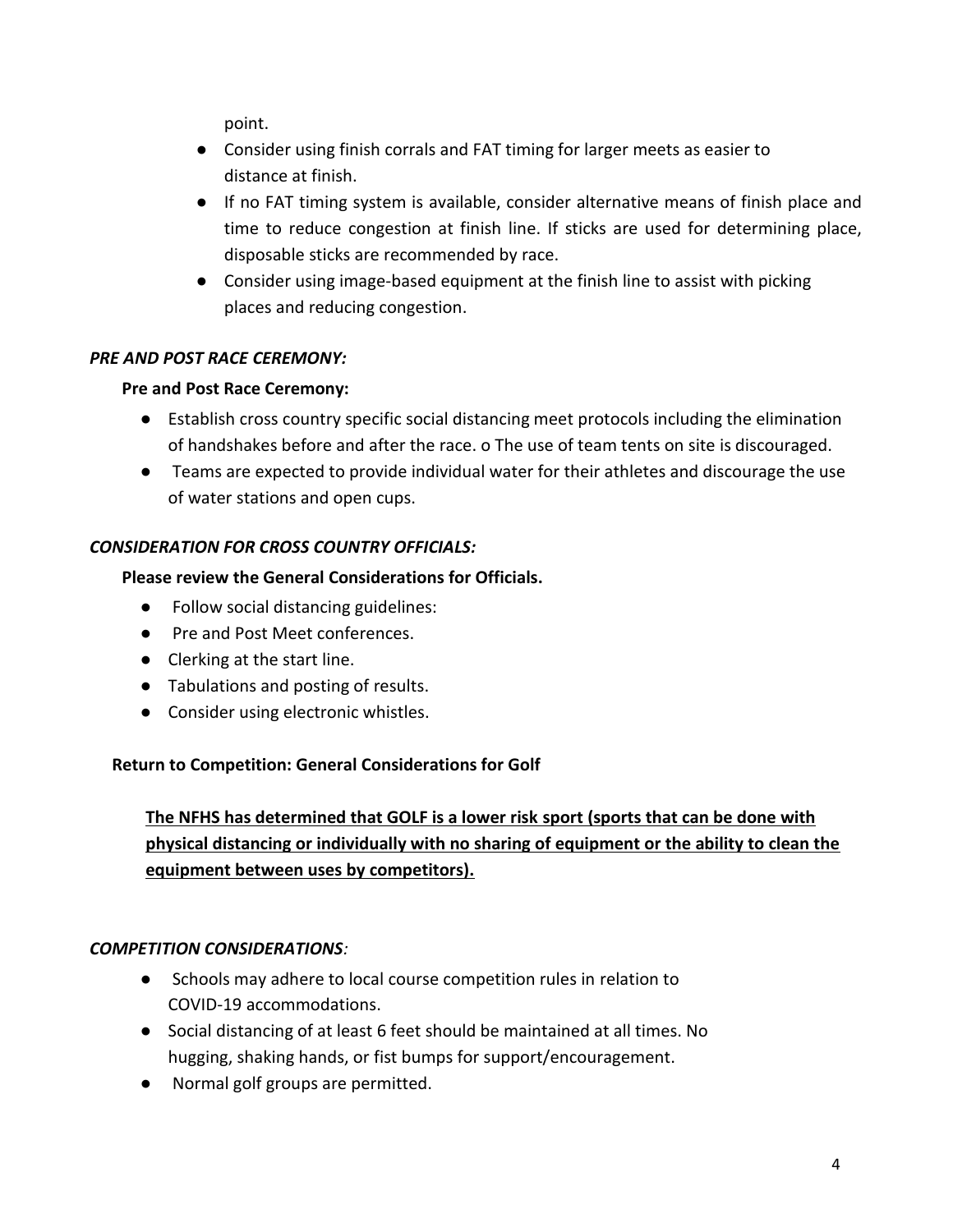- Limit use of golf shop and retail operations to maintain social distancing guidelines. If social distancing cannot be maintained, golf shop access should be prohibited prior to the competition.
- To limit congestion, limiting field size and starting from one tee only is recommended. Also, consider the expanded spacing of starting times (12 minutes apart for groups of 3 and 15 minutes apart for groups of 4)
- Tees, pencils and ball-markers and sharpies will not be available. Players must bring their own equipment and food/beverage as needed.
- Electronic scoring is permitted for Regular Season competition. The exchange of scorecards by players is discouraged and verbal confirmation of scores may be accepted.
- To limit congestion, it is recommended that a window of time be established for players to access practice facilities before their round based on their starting times.
- It is recommended that practice facilities not be used after the round and that all players be encouraged to depart immediately when finished.

# **Return to Competition: General Considerations for Soccer**

**The NFHS has determined that SOCCER is a moderate risk sport (sports that involve close, sustained contact, but with protective equipment in place that may reduce the likelihood of respiratory particle transmission between participants OR intermittent close contact OR group sports OR sports that use equipment that can't be cleaned between participants).** 

# *SOCCER RULES CONSIDERATIONS:*

# *PREGAME CONFERENCE:*

- Limit attendees to head referee or center referee, the head coach from each team, and a single captain from each team.
- Move the location of the pregame conference to the center of the field. All individuals should maintain a social distance of 6 feet.
- No handshakes prior to and following the Pregame Conference.

# *BALL INDIVIDUALS:*

● Encourage social distancing of 6 feet. When possible, additional game balls may be placed around the outside of the field to limit contact with the ball. Ball holders are encouraged to use their feet or wear gloves to return balls to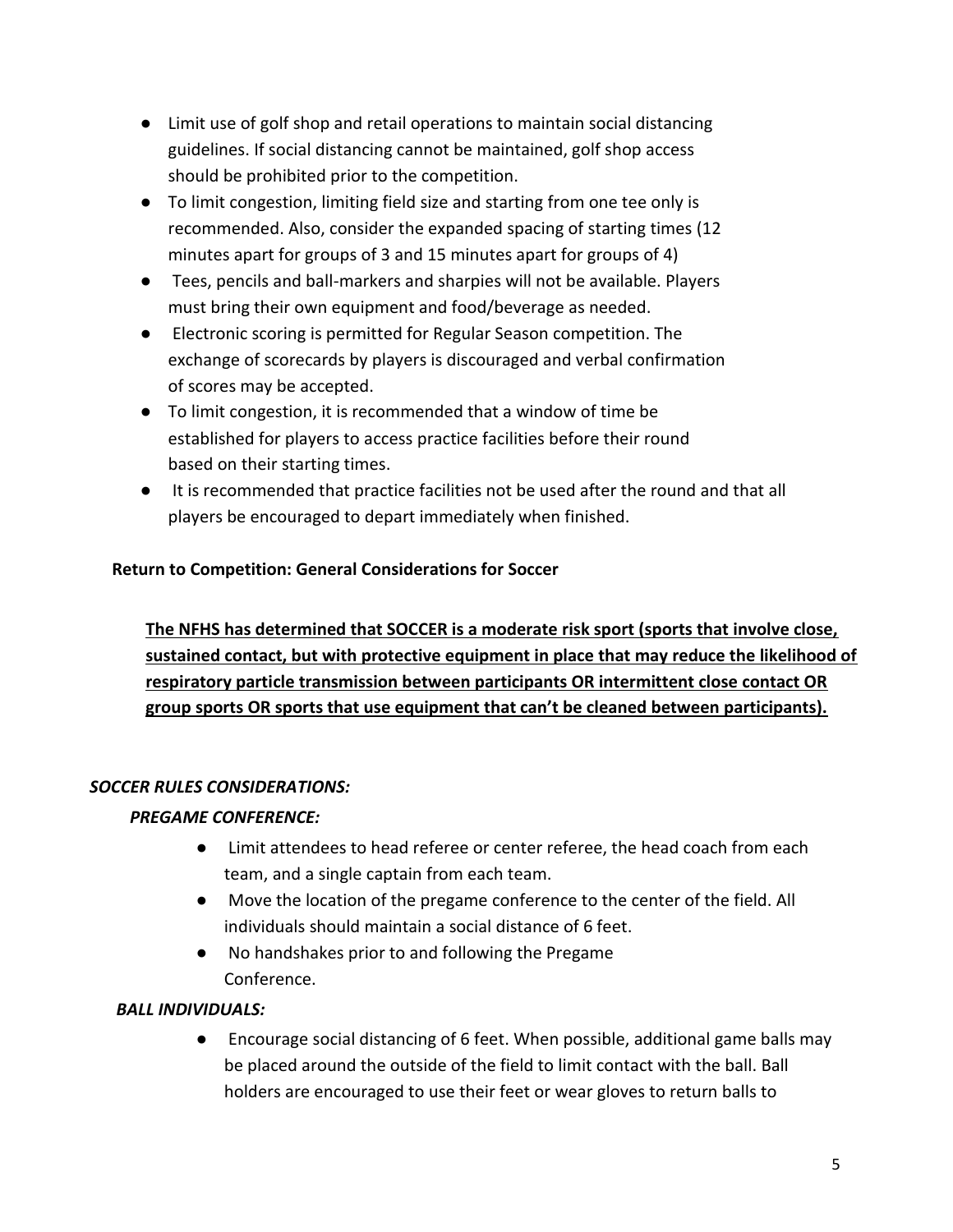designated areas or field players.

## *TEAM BENCHES:*

- Encourage bench personnel to observe social distancing of 6 feet.
- Team areas may be expanded to promote social distancing.

#### *SUBSTITUTION PROCEDURES:*

● Maintain social distancing of 6 feet between the substitute, officials and/or teammate(s) by encouraging substitutions to occur closer to the center line.

#### *OFFICIALS TABLE:*

- Limit to essential personnel who includes home team scorer and timer with a recommended distance of 6 feet between individuals.
- Visiting team personnel (scorer, statisticians, etc.) are not deemed essential personnel and will need to find an alternative location.

#### *PREGAME, HALF-TIME AND POST MATCH CEREMONY:*

- No pregame world cup introduction line pre-half team huddles on the field. Send players to their field positions with bench personnel lined up on the touch line (6 feet apart) for introductions.
- Water bottles are discouraged on the field of play and should be used off the playing surface.
- Goalkeepers are encouraged to keep a water bottle behind the net for the purpose of wetting their gloves rather than spitting.
- Coaches are encouraged to hold pre-game, half-time and post-game meetings socially distant and off the playing surface, where possible.
- No post game shaking hands.

## *SOCCER RULES INTERPRETATIONS:*

#### *EQUIPMENT AND ACCESSORIES:*

- Cloth face coverings are permitted.
- Gloves are permitted.

#### *LEGAL UNIFORM:*

- Long sleeves are permitted.
- Long pants are permitted.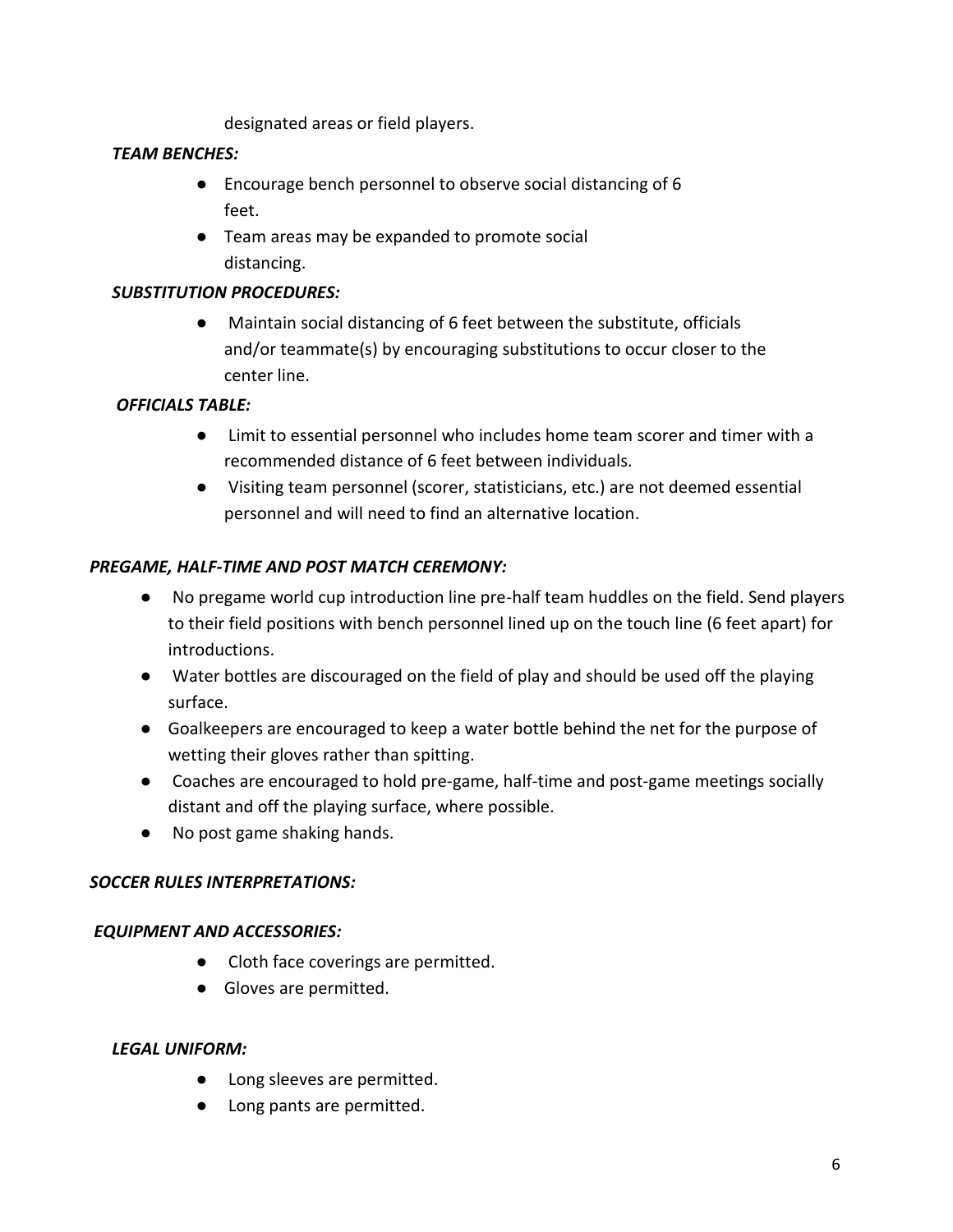● Under garments are permitted but must be of a similar length for the individual and a solid like color for the team.

# *OFFICIALS UNIFORM AND EQUIPMENT:*

- Long-sleeved shirt/jackets are permitted.
- Electronic whistles are permitted.
- Face coverings are permitted.
- Gloves are permitted.

# *CONSIDERATION FOR SOCCER OFFICIALS:*

- Please review the General Considerations for Officials.
- Officials may use electronic whistles during contests but must be aware of increased risk of inadvertent whistles.
- Social distancing guidelines should be employed during the contest for officials when interacting with coaches and student-athletes (ex. penalties or carding)

# **Return to Competition: General Considerations for Tennis**

*The NFHS has determined that TENNIS is moderate risk (sports that involve close, sustained contact, but with protective equipment in place that may reduce the likelihood of respiratory particle transmission between participants OR intermittent close contact OR group sports OR sports that use equipment that can't be cleaned between participants.)* 

# *\*Tennis could potentially be considered "Lower Risk" with appropriate cleaning of equipment and use of masks by participants.*

## **TENNIS MATCH CONSIDERATIONS:**

## *PRE-MATCH CONFERENCE*:

● Limit attendees to any pre-match conference between athletes and coaches. Make sure to maintain social distancing of 6 ft.

# *TEAM AREAS:*

● Make sure team personnel observe social distancing of 6 ft.

## *DURING MATCHES:*

- Between points, use your racquet or foot to advance the tennis balls back to your opponent. *Also, avoid using your hands when returning balls to another court.*
- Maintain physical distancing if changing ends of the court.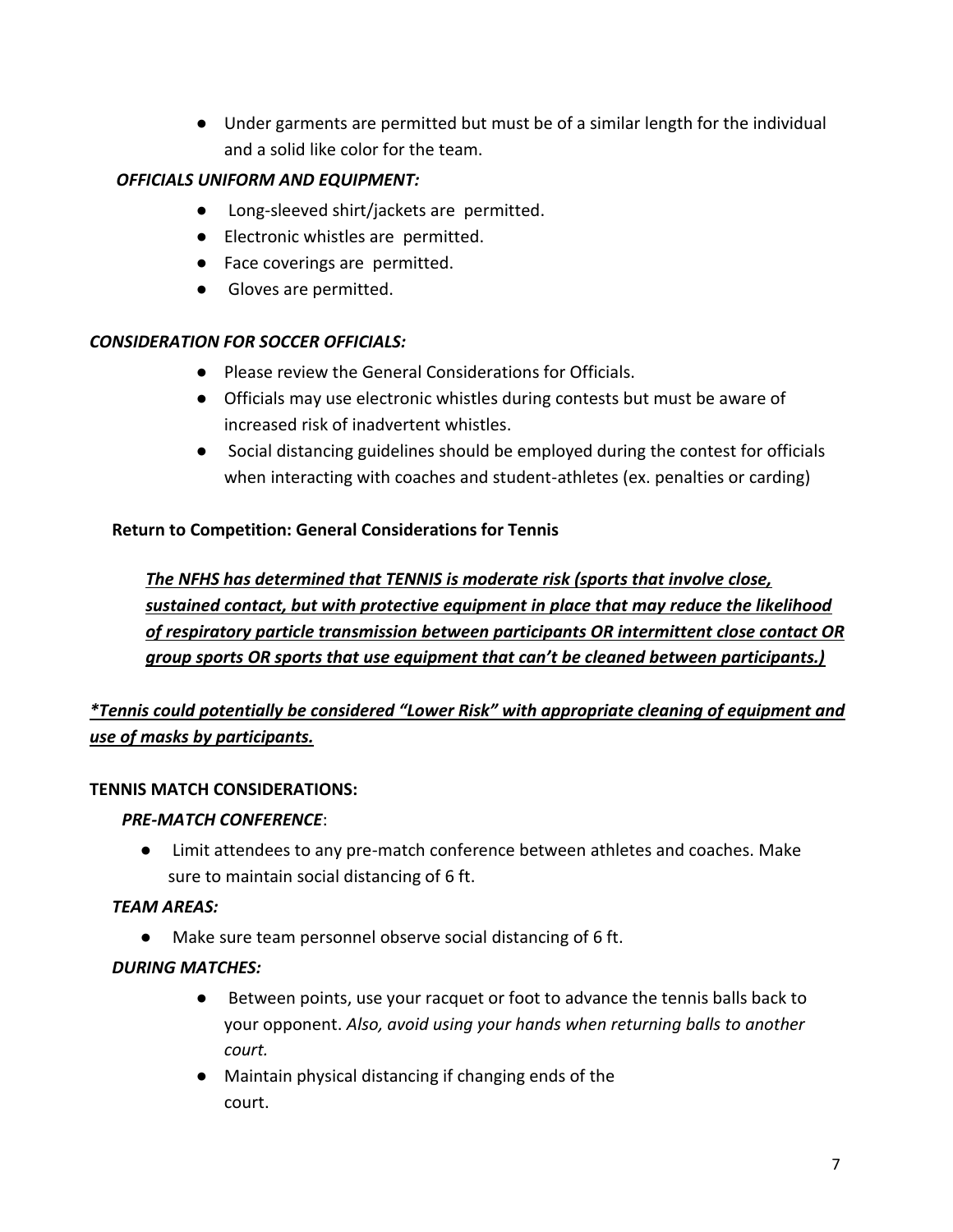- Avoid touching your face after handling a ball, racquet or other equipment.
- *Wash your hands promptly if you have touched your eyes, nose or mouth.*
- When playing doubles, coordinate with your partner to maintain physical distancing, where possible.
- Wash your hands thoroughly or use a hand sanitizer before, during (between sets), and after play.
- Clean and wipe down your equipment, including racquets and water bottles. *Use new balls and a new grip, if possible.*
- Use only your own towels and water bottles. Avoid sharing food and touching common surfaces such as court gates, fences, benches, etc.

# **TENNIS BALLS:**

*Although unlikely, it's possible that a tennis ball can transmit the COVID-19 virus, as virtually any hard surface can transmit the disease. Here is an extra precaution you can take to keep safe when playing tennis, if feasible:* 

- Use four or six tennis balls.
- Open two cans of tennis balls that do not share the same number on the ball.
- Take one set of numbered balls, and have your playing partner take a set of balls from the other can. (Have one player mark their balls for easier identification.)
- Proceed with play, making sure to pick up your set of numbered balls only. Should a ball with the other number wind up on your side of the court, do not touch the ball with your hands. Use your racquet head or feet to advance the ball to the other side of the court.

# **Return to Competition: General Considerations for Volleyball**

*The NFHS has determined that VOLLEYBALL is a moderate risk sport (sports that involve close, sustained contact, but with protective equipment in place that may reduce the likelihood of respiratory particle transmission between participants OR intermittent close contact OR group sports OR sports that use equipment that can't be cleaned between participants.* 

*\*Volleyball could potentially be considered "Lower Risk" with appropriate cleaning of equipment and use of masks by participants.)*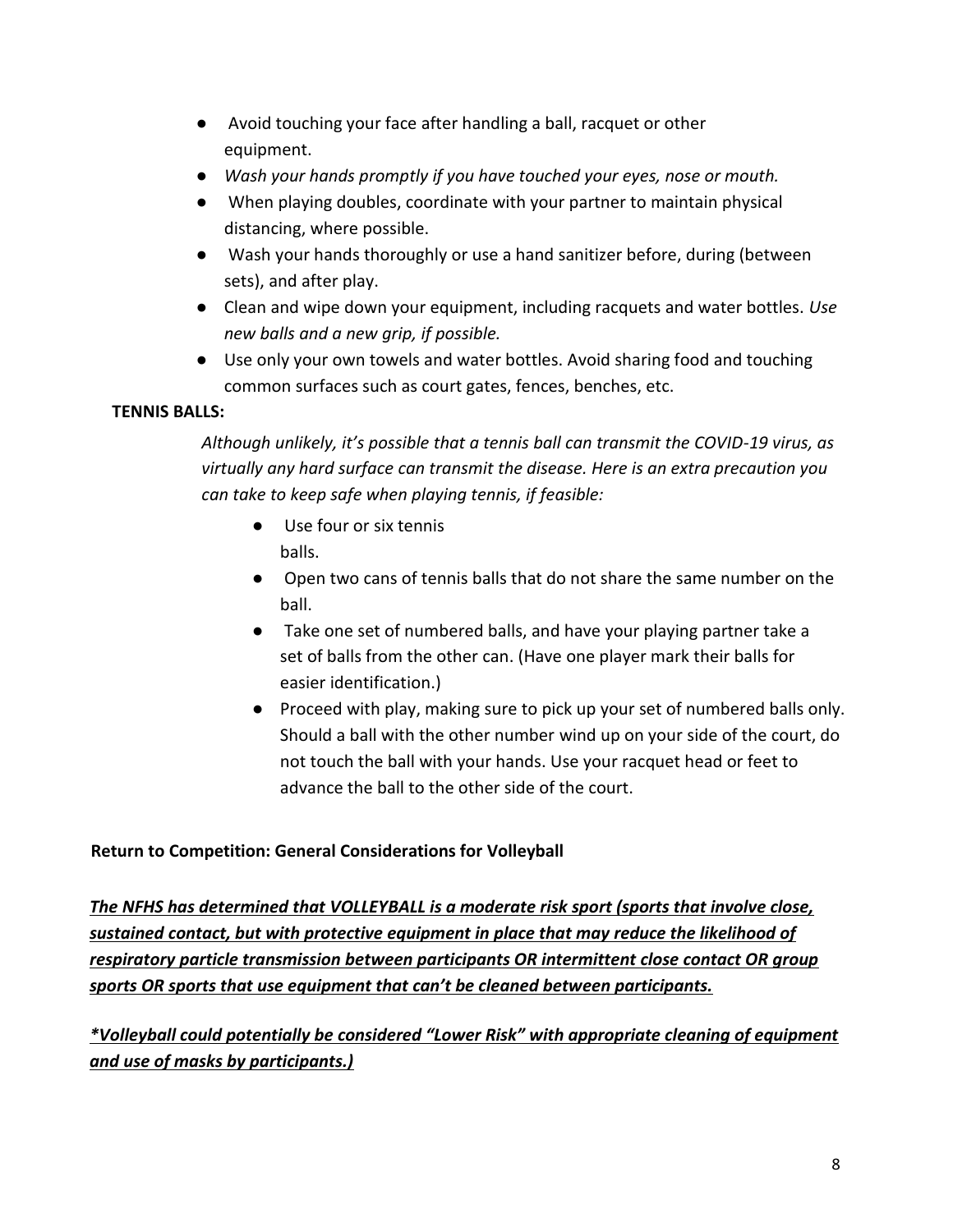# *VOLLEYBALL RULES CONSIDERATIONS:*

# *PRE-MATCH CONFERENCE:*

- Limit attendees to the first referee, head coach, and one captain from each team.
- Move the location of the pre-match conference to center court with one coach and one referee positioned on each side of the net. All four individuals should maintain a social distance of 6 feet.
- Suspend roster submission at the pre-match conference. Rosters should be submitted directly to the officials' table before the 10-minute mark.

# **TEAM BENCHES**

- Suspend the protocol of teams switching sides/benches between sets.
- Home team will select their bench prior to the match and remain on the same side for the duration of the match.
- Team areas may be expanded to promote social distancing outside of playable areas.

# *DECIDING SET PROCEDURES:*

- Move the location of the deciding set coin toss to center court with team captains and the second referee maintaining the appropriate social distance of 6 feet. A coin toss, called by the home team, will decide serve/receive.
- Suspend the protocol of teams switching sides/benches before a deciding set.

## *SUBSTITUTION PROCEDURES:*

● Maintain social distancing of 6 feet between the second referee and the player and substitute by encouraging substitutions to occur within the substitution zone closer to the attack line.

## *OFFICIALS' TABLE:*

- Limit to essential personnel (which includes home team scorer, libero tracker and timer), with a recommended distance of 6 feet between individuals.
- Visiting team |personnel (scorer, statisticians, etc.) are not deemed essential personnel and will need to find an alternative location.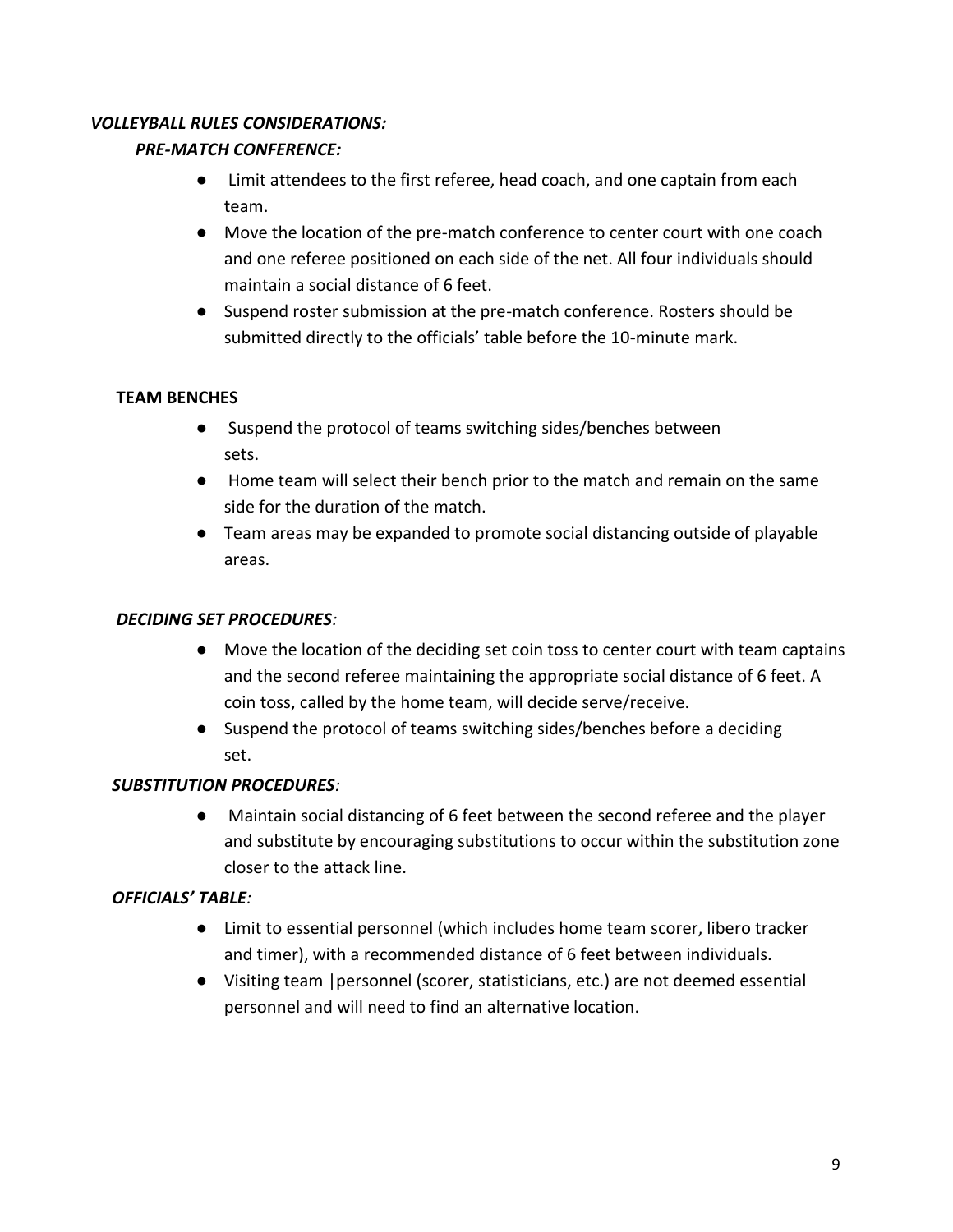# *VOLLEYBALL OFFICIALS MANUAL CONSIDERATIONS:*

#### *PRE AND POST MATCH CEREMONY*

● Establish volleyball specific social distancing match protocols including the elimination of handshakes before and after the match.

#### *VOLLEYBALL RULES INTERPRETATIONS:*

#### *EQUIPMENT AND ACCESSORIES:*

- Cloth face coverings are permitted.
- Gloves are permitted.

#### **LEGAL UNIFORM**

- Long sleeves are permitted.
- Long pants are permitted.
- Under garments are permitted, but must be unadorned and of a single, solid color similar in color to the predominant color of the uniform top or bottom.

#### *OFFICIALS UNIFORM AND EQUIPMENT:*

- By state association adoption, long-sleeved, all-white collared polo shirt/sweater is permitted. (Electronic whistles are permitted.)
- Face coverings are permitted.
- Gloves are permitted.

## *CONSIDERATION FOR VOLLEYBALL OFFICIALS:*

- Please review the General Considerations for Officials.
- Officials are permitted to use electronic whistles but must be aware of signaling difficulties when using both hands and the increased chance of inadvertent whistles.
- Use of a three ball rotation system should be considered for matches. This would allow for periodic sanitation of the balls.

## **Phase of Sports in Pennsylvania**

**Phase 3** (PA State Green) after July 1<sup>st</sup> (or sooner if PIAA allows)

Pre-workout/practice/contest Screening:

- All coaches and students should be screened for signs/symptoms of COVID-19 prior to a workout, practice, or contest. Screenings may include a temperature check. (See Appendix for COVID-19 Screening Form)
- Responses to screening questions for each person should be recorded and stored so that there is a record of everyone present in case a student develops COVID-19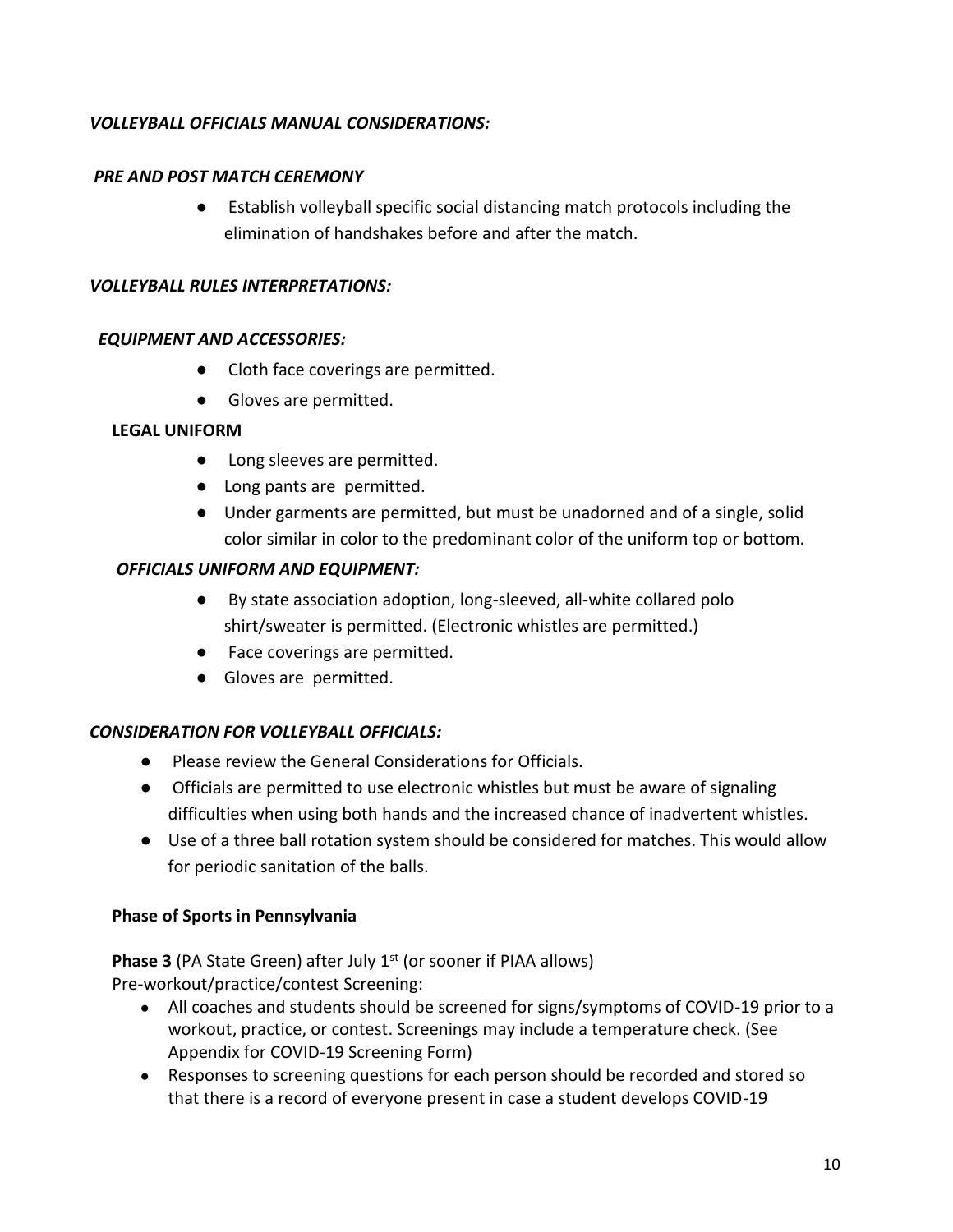● Any person with positive symptoms reported should not be allowed to take part in workouts, practices, and/or contests and should contact his or her primary care provider or other appropriate health-care professional

Facilities Cleaning:

- Adequate cleaning schedules should be created and implemented for all athletic facilities to mitigate any communicable disease
- Athletic facilities should be cleaned prior to arrival and post workouts and team gatherings, high touch areas should be cleaned more often
- Weight Room Equipment should be wiped down after individual use
- Appropriate clothing/shoes should be worn at all times in the weight room to minimize sweat from transmitting onto equipment surfaces

Physical Activity:

- Pre-season conditioning may begin and the official start of the fall season is August 17, 2020.
- Modified practices may begin for Moderate and High risk sports (practices must remain non-contact and include social distancing where applicable)
- Students should refrain from sharing clothing/towels and should be washed after each practice, including pinnies
- All athletic equipment that may be used by multiple individuals should be cleaned intermittently during practice and events as deemed necessary
- Hand Sanitizer should be used periodically as resources allow
- Spotters for maximum weight lifts should be stationed at each end of the bar Hydration:
	- Students MUST bring their own water bottle. Water bottles must not be shared.
	- Hydration stations (water coolers, water fountains, water cows, water troughs, etc.) should not be utilized
	- MMI has indoor touchless water bottle refilling stations and will have bottled water on hand at contests for emergency purposes.

Limitations on Gatherings:

- As per State and Local Guidelines No fans are permitted to attend PK-12 sports contests per the PIAA until further notice.
- When not directly participating in practices or contests, social distancing should be considered and applied when possible among athletes, coaches, officials, and staff.